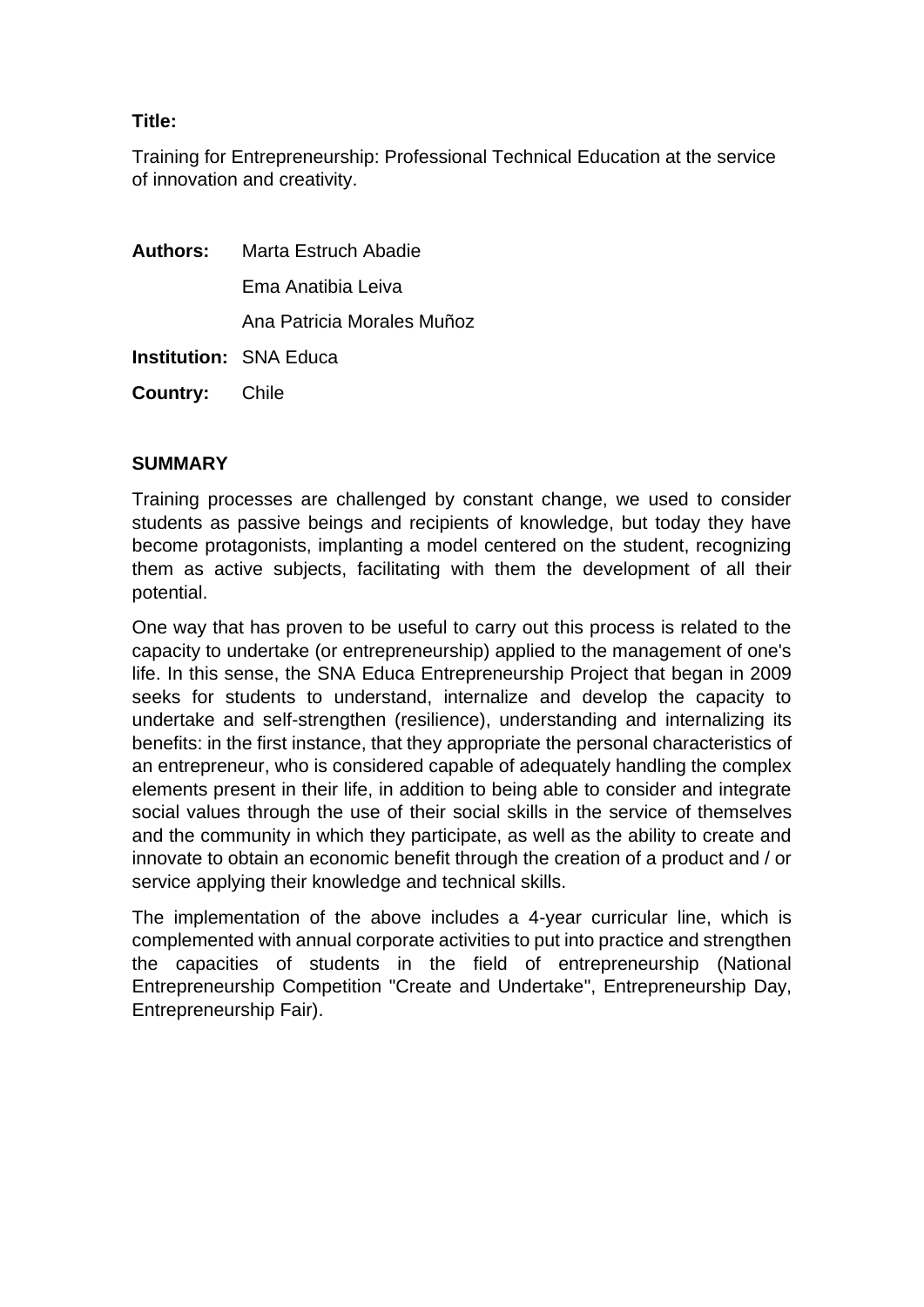### **INTRODUCTION**

There is consensus among the different actors that the development and economic growth of the country depends to a great extent on the capacity of its people to undertake and innovate and on the conditions that facilitate entrepreneurs to carry out their projects; Thus, according to the latest Chilean National Report of the Global Entrepreneurship Monitor (GEM, 2019), "the main recommendations to strengthen the entrepreneurial ecosystem are related to access to financing, education and training, reiterating the importance of implementing financial education, develop creativity in the school stage, transversally strengthen entrepreneurship education, improve technical education and massively open entrepreneurship courses".

Encouraging the entrepreneurial and innovative spirit among the youngest is today an important challenge for those responsible for their training, since the development of these skills will have direct repercussions on their life and future professional development. Likewise, today skills such as creativity, communication, critical thinking and collaboration, which turn out to be fundamental for development in the 21st century (National Education Association, 2012), for which it is important to transfer these concepts in a simple and practical way since the first years of schooling, as they progress through the different levels of training, stimulate these skills in children and young people.

SNA Educa, the Educational Corporation of the National Society of Agriculture, which manages 20 educational establishments from rural sectors of high vulnerability in Chile, established as essential, ten years ago, to bring about an alignment with the requirements of the society which it serves. Thus, one of its strategic programs took on the challenge of integrating into its educational work: "the formation of the entrepreneurial spirit", a program that, along with providing tools to generate productive and social initiatives, aims to empower its students as people of integrity and capable of developing to the maximum the skills that each one possesses, becoming citizens, who contribute to the family and society.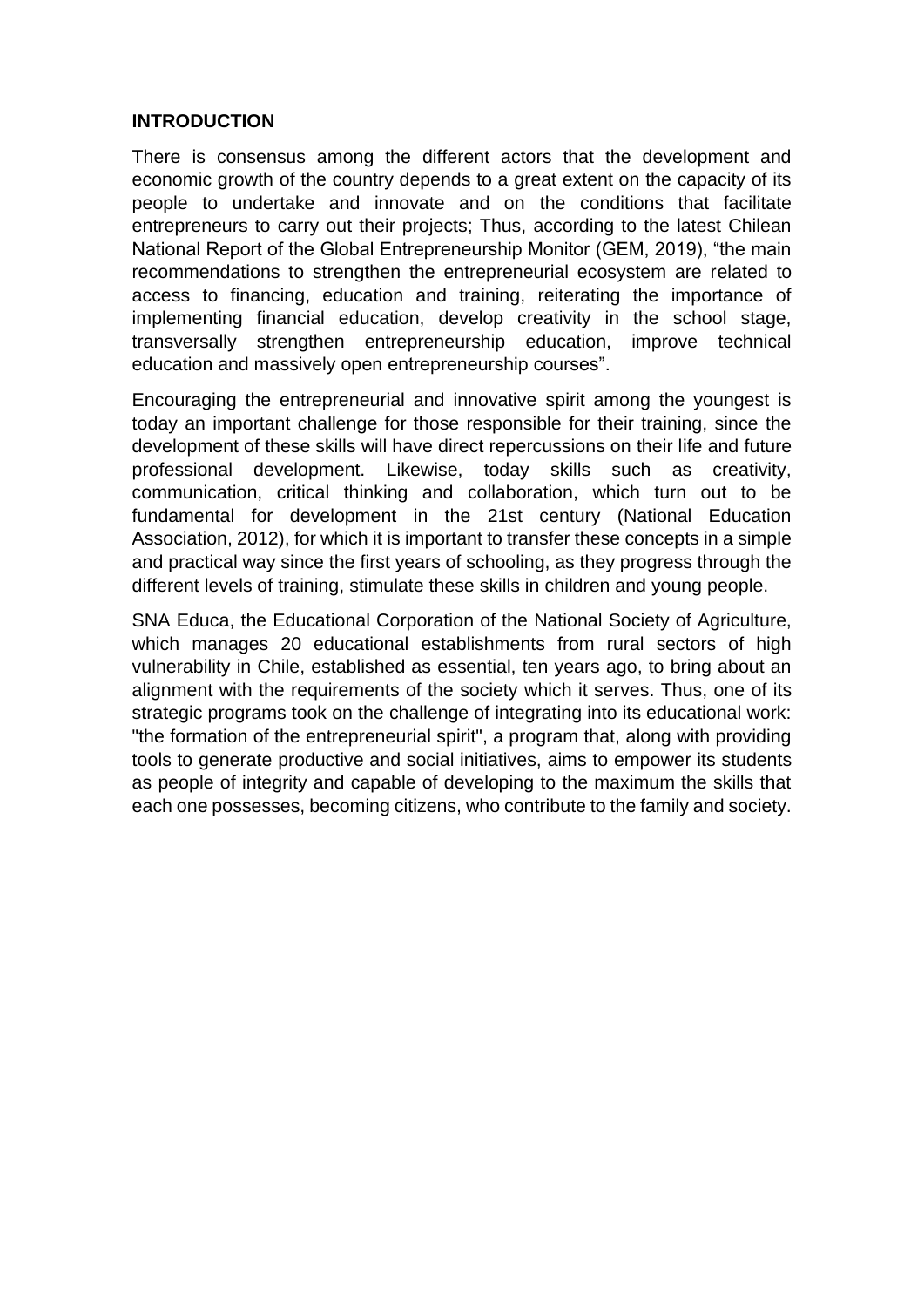# **DEVELOPMENT**

The SNA Educa entrepreneurship and innovation model aims to promote personal, social and commercial entrepreneurship in students, understanding personal or life entrepreneurship as the ability of young people to develop dreams and generate the respective activities, managing their own life projects. This led to a profound curricular change that implied, among other things, making explicit the training of entrepreneurship from the first to the fourth year of High School.

The implementing curricular change approach emphasizes the entrepreneurial capacities for life, that is, that the student understands, internalizes and develops the capacity to undertake and self-strengthen (resilience), understanding the benefits of putting optimism, intelligence and commitment before the various challenges that arise, appropriating the personal characteristics of an entrepreneur and properly managing the complex elements of their life.

In this way, during the first two years of secondary education, the Entrepreneurship Program focuses on the usual practice of innovation and creativity, so that students always keep an open eye to discover opportunities, different ways and better ways of doing things. Thus, it is expected that students will be able to apply computer and programming tools in the design of entrepreneurship projects, making use of active methodologies, collaborative and interdisciplinary work, all with the purpose of generating meaningful and contextualized learning experiences.

In the third year, the program focuses on social entrepreneurship, through the putting into play of social skills at the service of themselves and the community in which they participate. Finally, in the fourth medium, training is focused on generating capacities for innovation and entrepreneurship applied to the productive sector of their specialty, allowing the student to acquire, through the development of a specific idea, the skills required to generate business upon graduation from the Educational Establishment.

It is important to point out that the traditional approach and methodologies are not effective in generating entrepreneurial behaviors, therefore the development of the curriculum design (class-to-class plan), the empowerment of teachers, the development of specific teaching material, as well as the conducting the annual Entrepreneurship Contest "Create and Undertake" where the best commercial and social proposals are awarded with financing that allows their prototyping.

SNA Educa's "Create and undertake" entrepreneurship competition, which complements the entrepreneurship program promoted by the Corporation, consists of students developing commercial and social projects, with the collaboration of a tutor. Approximately 20% of the total projects presented are shortlisted and subsequently an external jury selects the three winning projects for each category (Social and Commercial) based on the evaluation criteria. This instance has been carried out since 2010 on the Network, adding about 600 projects presented up to 2019, of which 60 have been winners, thus being able to be implemented in the various educational communities.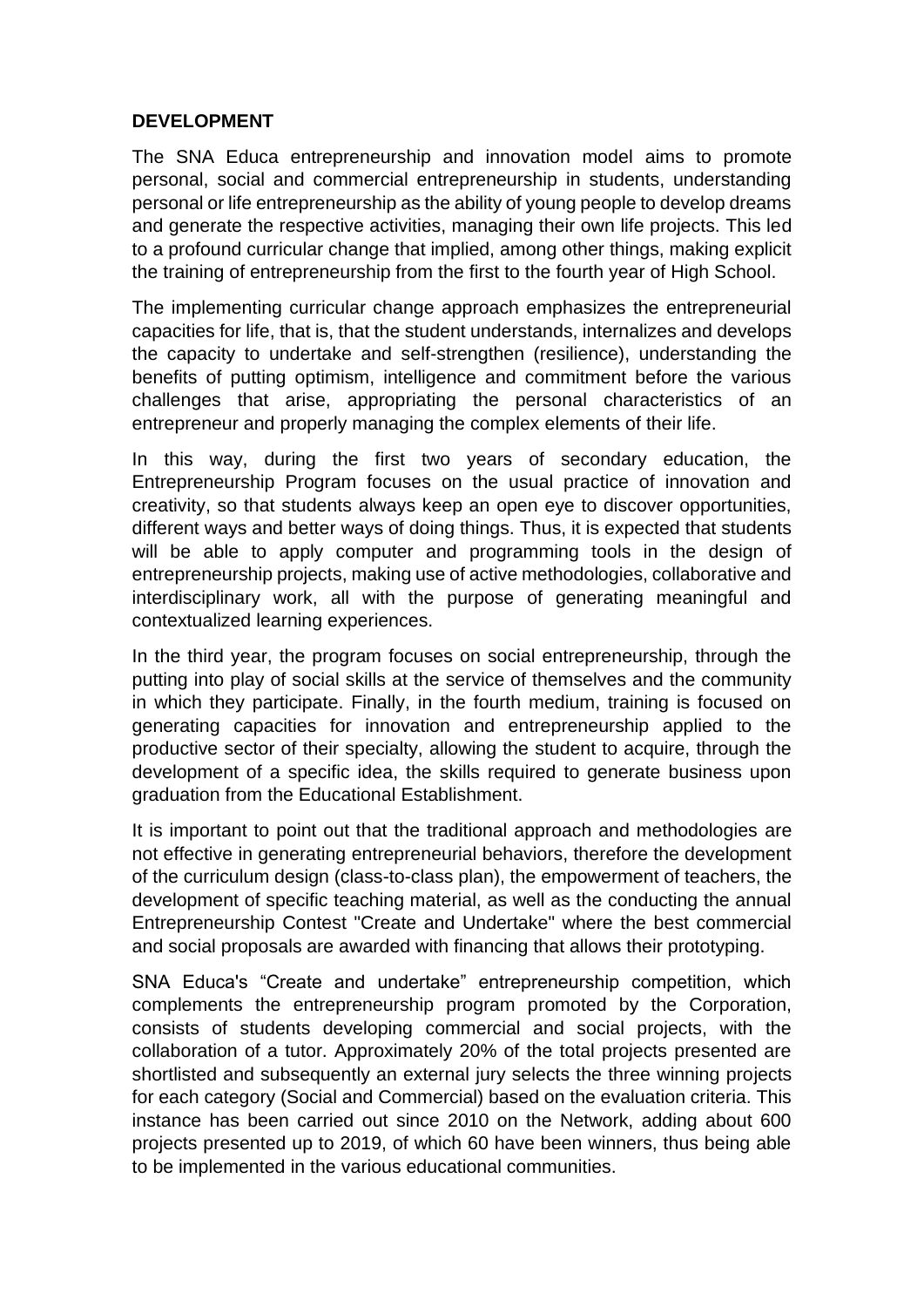Additionally, and since 2015, the SNA Educa Network celebrates "Entrepreneurship Day" during the month of May. This activity is made up of an Entrepreneurship Seminar with recognized opinion leaders on this subject and an Entrepreneurship Fair, where the outstanding Projects (Social and Commercial) are exposed and that have been formulated by students of the SNA Educa Network and / or students from other invited secondary level educational institutions. This event's main objectives are to strengthen networking, creating a space for exchange that contributes to the formation of entrepreneurial and innovation skills in students, also enhancing their communication skills. In this way, each participating stand is evaluated by an external jury, based on criteria such as: Creativity and innovation; Scientific knowledge of the problem and the proposed solution; Depth and breadth of the investigation; Clarity of oral presentation; Applicability; Presentation of the stand, (assembly / decoration, maintenance etc.); Sustainability; Perdurability. Finally, the best evaluated projects in this instance can access national and international internships aimed at enhancing their entrepreneurial skills and / or knowledge related to the themes of their projects.

# **CONCLUSIONS**

The implementation of the SNA Educa entrepreneurship program has strengthened the development of the generic competencies of our graduates, which is ratified, with the increase in the number of students who continue higher education and see entrepreneurship as a possibility for future activity, while recognizing that also those who enter the workplace are recognized for their comprehensive training.

In addition, in the development of entrepreneurship projects, we have managed to advance in the quality and quantity of the projects developed by the students of the SNA Educa Network establishments, which is supported by the recognitions obtained in competitions and national and international fairs, which have defined "Entrepreneurship" as a corporate seal.

In this way, today we have almost 600 projects designed in 10 years, 60 of which have been highlighted by the SNA Educa Network, thus being able to be developed and / or implemented by their managers in the various educational communities.

Likewise, SNA Educa has also achieved recognition at the regional, national and international levels, participating in various external activities in order to strengthen the entrepreneurship training program.